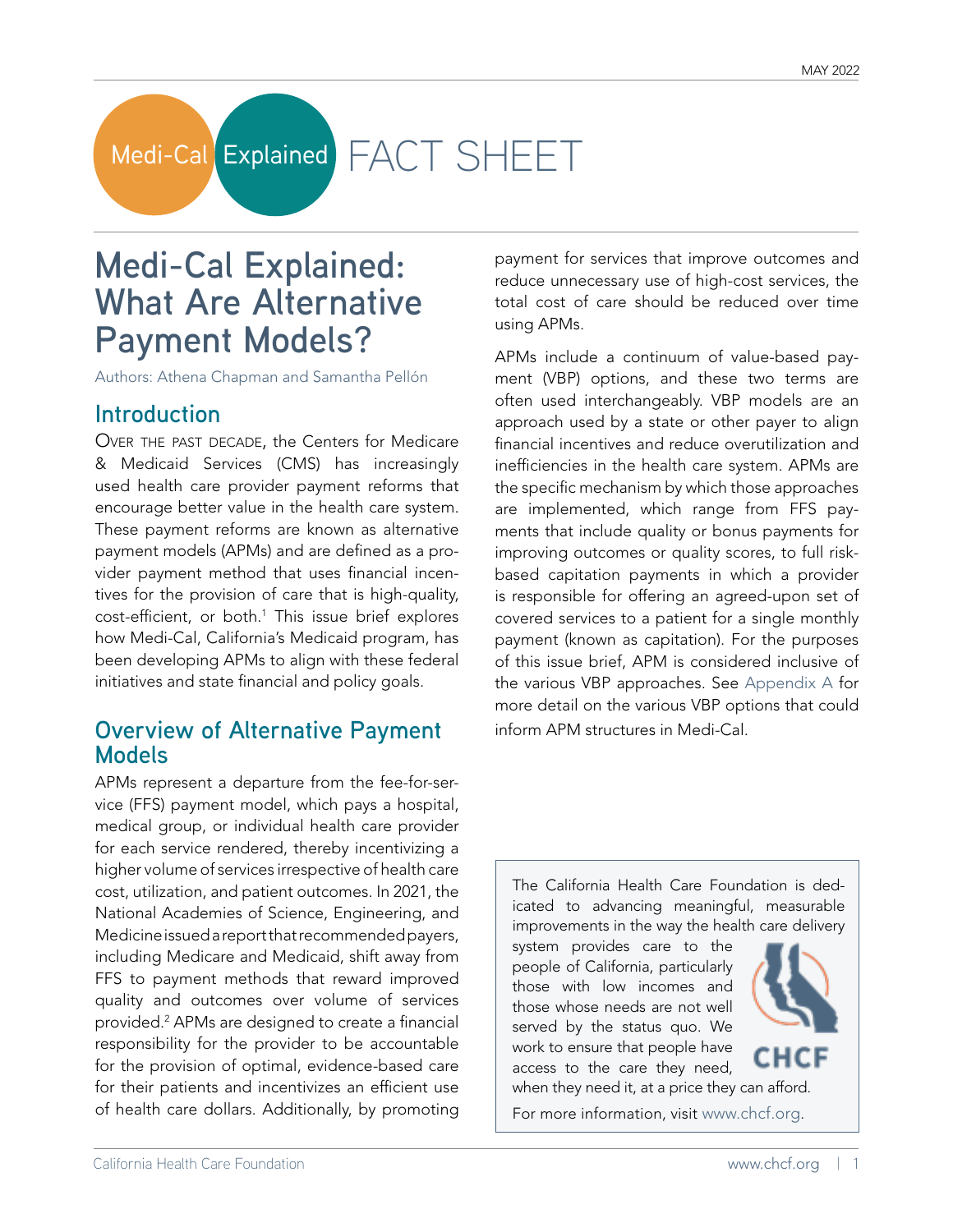### California Quality Collaborative: Facilitating APM Implementation

In December 2021, CMS announced that California is one of four states selected to participate in the Health Care Payment Learning and Action Network (HCP-LAN) state-based initiative, the State Transformation Collaboratives. The California Department of Health Care Services (DHCS), CalPERS (California Public Employees' Retirement System), Covered California, and Purchaser Business Group on Health, through its California Quality Collaborative, will participate in a new partnership to improve health care quality, access, and outcomes through value-based care. Additional details are emerging as the partnership develops, but the goal will be to facilitate the movement toward APMs through state-level alignment on key elements of health care delivery model design and implementation.3

## **Prevalence of APMs in Medicaid**

The growth of APMs in state Medicaid programs, including Medi-Cal, has been influenced by payment reforms launched at the federal level by CMS in the Medicare program. Passage of the Medicare Access and CHIP [Children's Health Insurance Plan] Reauthorization Act of 2015 (MACRA) changed the way that Medicare pays providers under the Part B Physician Fee Schedule. MACRA established the Medicare Quality Payment Program, which offers financial incentives for Medicare Part B providers to participate in risk-bearing APM arrangements.

Over the years, CMS has funded the implementation and expansion of two major types of APMs, population-based models (e.g., accountable care organizations) and episode-based models (e.g., bundled payments). A 2020 survey of public and private payers and purchasers suggested that approximately 58% and 43% of Medicare Advantage and traditional Medicare payments, respectively, qualified as an APM, leading all lines of business. But the survey also found that Medicaid programs had one of the largest year-over-year growth rates in APM spending since 2018. Despite this recent growth in APM among state Medicaid programs, out of all surveyed plans and markets, Medicaid

still had the largest share of its provider payments linked to volume rather than value.

In California, and within the Medi-Cal program itself, the movement toward value-based payment has not been uniformly tracked: Experts interviewed for this brief suggested anywhere between 20% and 80% of provider payments in Medi-Cal are currently considered "value-based."

### Medi-Cal Managed Care APMs

California has increasingly used its Medi-Cal managed care plan (MCP) contracts to facilitate the spread of APMs among health care providers. Approximately 83% of Medi-Cal enrollees are covered by managed care plans, which are paid a per-member per-month amount for all Medi-Cal services covered in the contract.

MCPs often "delegate" the inherent financial risk they carry to defined groups of health care providers through the use of APMs. Delegated models occur when the MCP assigns administrative functions, including downstream claims payment of other providers, credentialing, network management, and grievance functions, to contracted providers or provider groups. California's capitated model is unique in its dependence on delegated model arrangements between MCPs and with providers.

Los Angeles County's Medi-Cal managed care arrangements (see Figure 1) demonstrate how delegation currently occurs between the MCPs. In addition to the delegation between the MCPs, there is often an additional layer of delegation to the providers. For example, Health Net and L.A. Care have delegation arrangements with medical groups and independent physician associations (IPAs) as well as engage in global capitation payments to the Los Angeles County Department of Health Services to provide care for assigned Medi-Cal patients. An IPA is an entity owned and organized by one or more physicians, medical groups, or Federally Qualified Health Centers (FQHCs) and receives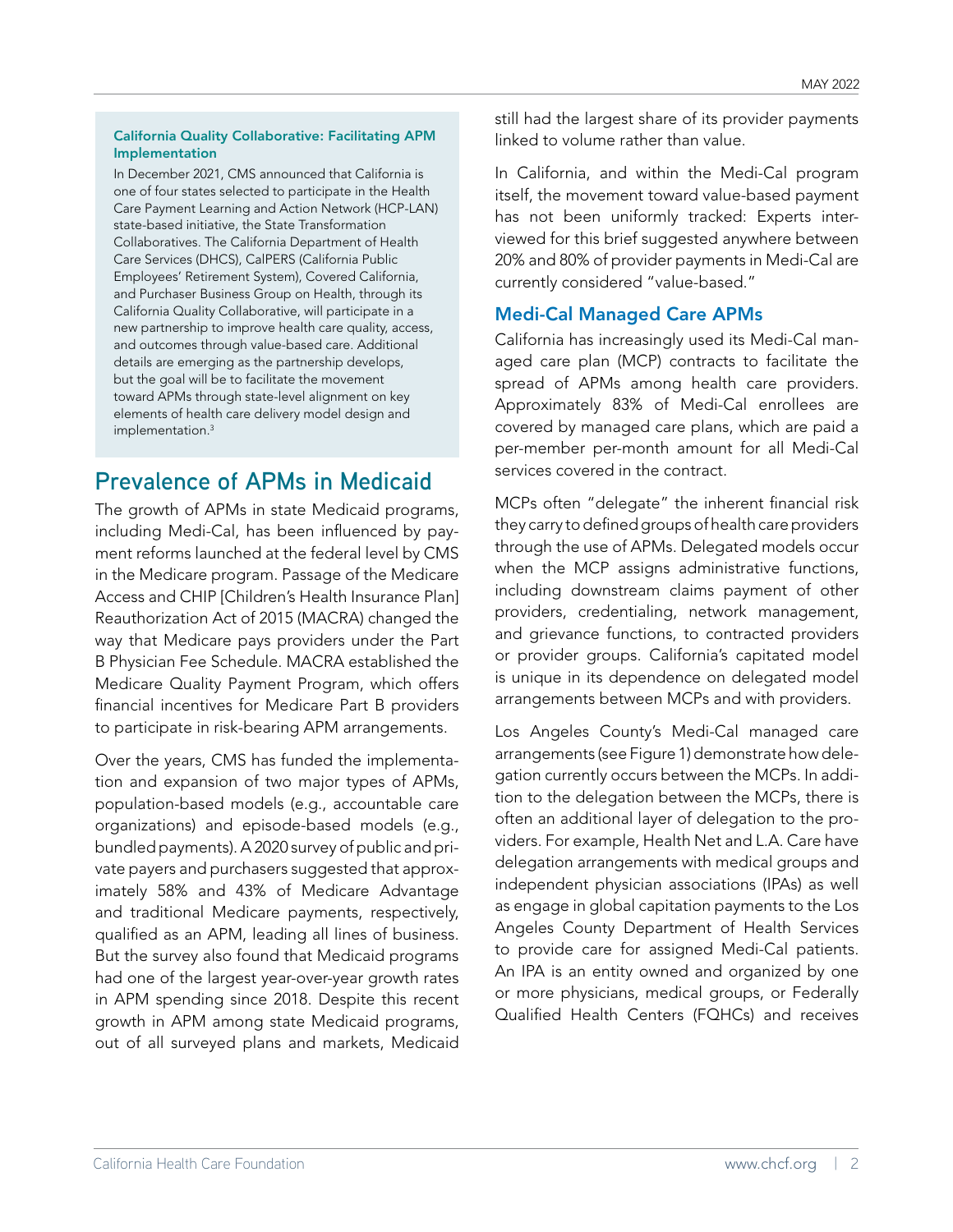

Figure 1. Los Angeles County Delegation Model by Medi-Cal Managed Care Organization and Enrollee Volume

Source: Jill Yegian and Katrina Connolly, [Los Angeles: Vast and Varied Health Care Market Inches Toward Consolidation](https://www.chcf.org/publication/los-angeles-vast-varied-health-care-market-inches-toward-consolidation/), 2020, CHCF, January 2021.

delegation through "upstream" contracts with MCPs and "downstream" contracts with independent physicians and other local providers.

While there is regional variation in value-based payment structures, several of the experts interviewed suggested that the most prevalent APM arrangements between MCPs and FQHCs included some form of capitation, particularly among health centers that also belong to IPAs. In these models, contracted primary care networks receive capitation payments through delegation assignments from MCPs. However, specialty care is typically excluded from these arrangements and still operates in the FFS model.

In some instances, IPAs with FQHC networks have upside-only shared-risk arrangements with local hospitals to seek alignment in patient outcomes and quality metrics, but several of the experts agreed that these relationships are challenging to navigate when the patient seeks care from

out-of-network providers, as it is difficult to control utilization and meet metrics. Several MCPs have also implemented pay-for-performance incentive structures that include public report card monitoring and upside-risk contracts with performance and quality measures tied to access to care, submission of encounter data, utilization measures, and Healthcare Effectiveness Data and Information Set and Consumer Assessment of Healthcare Providers and Systems scores.

### Hospital-Based Medi-Cal APM Models

Examples of other APMs implemented in Medi-Cal in recent years have been focused on reforms within the state's public hospital system. Established in 2015 under the state's Medi-Cal 2020 Section 1115 waiver, the Public Hospital Redesign & Incentives in Medi-Cal Program (PRIME) required public hospitals and managed care plans to have 60% of patients assigned to a contracted APM by the end of 2020.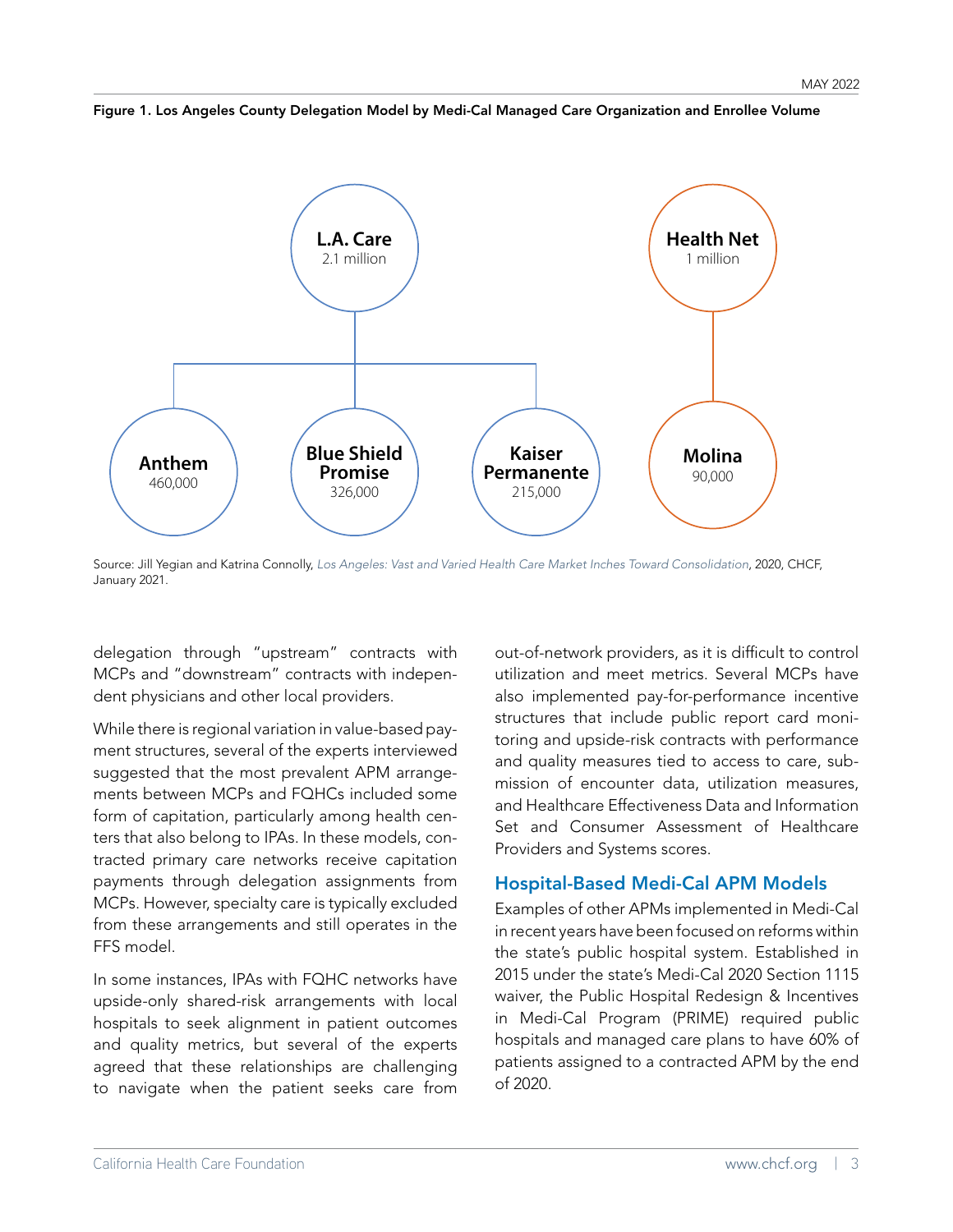PRIME included several options with corresponding clinical project areas tied to performance metrics that determine each public hospital's PRIME funding for that year. PRIME made \$3.26 billion in federal incentive payment funds available to California's public health care systems over five years. Between \$535 million and \$700 million in funding was made available each year for entities that met the predefined benchmarks.

### PRIME Project Example: Integration of Physical and Behavioral Health

Goal: To strengthen the public hospital system's ability to deliver coordinated and patient-centered care to patients with both physical and behavioral health needs.

### Key activities:

- Implement a physical-behavioral health integration program that utilizes a nationally recognized model
- Implement a behavioral health integration assessment tool
- Ensure coordination and access to chronic disease (physical or behavioral) management, including self-management support to patients and their families
- Ensure systems are in place to support patient linkage to appropriate specialty physical, mental, and substance use disorder services

### Metrics:

- Alcohol and drug misuse
- Care coordinator assignment
- Comprehensive diabetes care: HbA1c poor control (>9.0%)
- Depression remission at 12 months: CMS159v4
- Screening for clinical depression, and follow-up
- Tobacco assessment and counseling

In the first year of PRIME, all participants reported baseline data for each of these metrics. In each subsequent year, participating public hospitals were required to improve performance in these metrics to receive associated PRIME funding.

**Outcomes:** Some of the improvements related to these metrics include the following:

- An additional 185,000 patients were screened for depression between 2015 and 2018
- Tobacco screening and counseling was provided to an additional 83,600 patients
- 3,600 patients have better diabetes control

Additional information on the impact of PRIME APMs can be found at the DHCS website.

All APM payments are measured against established quality benchmarks and performance metrics to determine how much PRIME funding eligible hospitals may receive. Another Medi-Cal reform, the Quality Incentive Pool program, created a pay-for-performance program intended to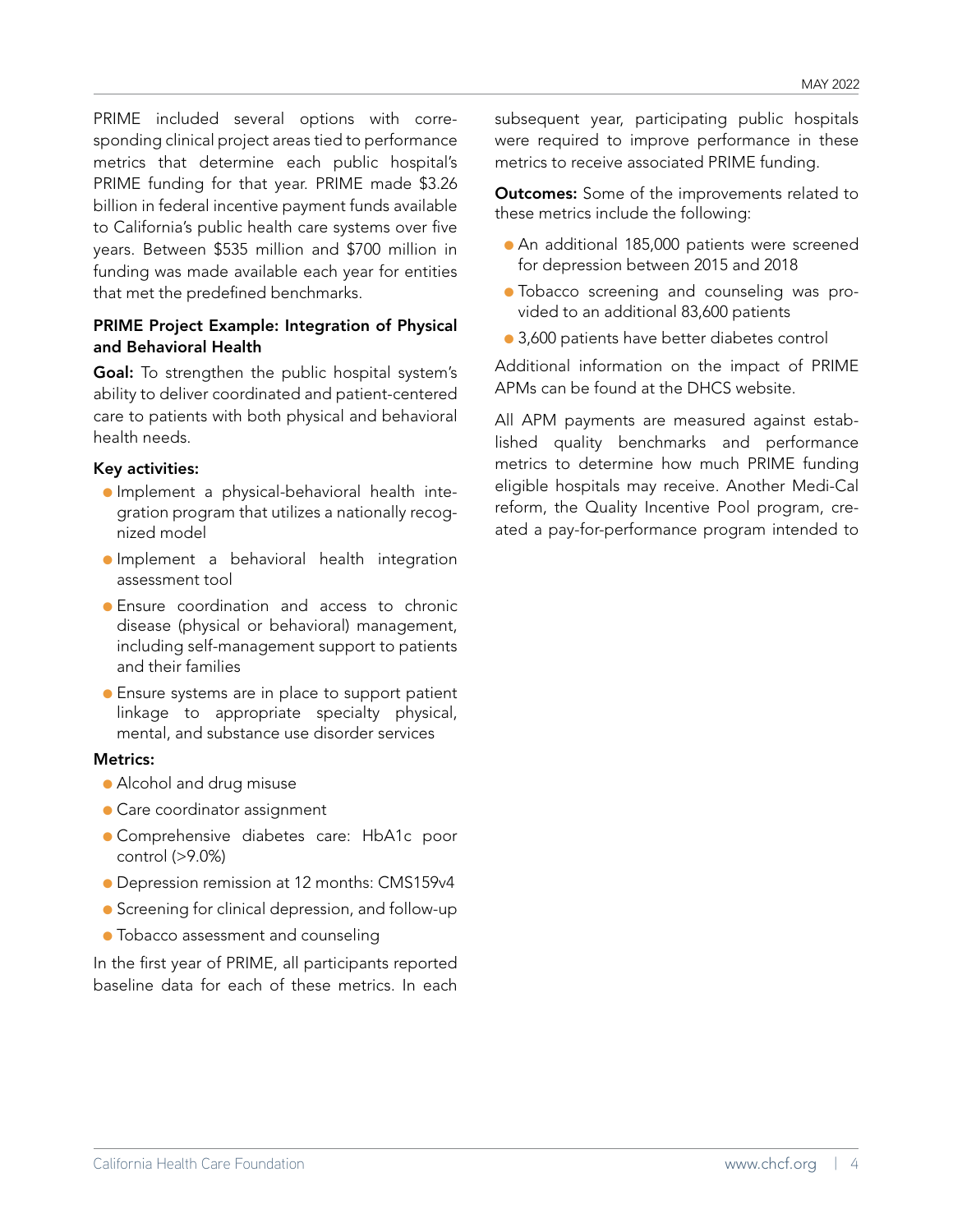### Figure 2. Impacts of APM Across the Delivery System



### Patients:

- Provides better patient experience and improves health outcomes through person-centered care approaches
- Increases access to different provider types including specialist and nonlicensed providers such as social workers ■ Improves coordination across the continuum of care to reduce complexity for patients and to help them navigate their care
- Addresses whole-person care and social needs by connecting the medical system with community-based providers and social supports, such as housing, nutrition, and employment services



#### Providers:

- Increases flexibility to provide the services in settings and formats that meet patient needs and improve outcomes
- Makes revenue stream consistent and not subject to sudden or unexpected changes in utilization
- Provides opportunity to innovate and generate cost savings that can be used to increase capacity or improve infrastructure

### Health plans:

- Reduces financial risk and incentivizes cost-effective care delivery within networks
- Increases capacity with innovative provider reimbursement strategies that reward quality and the use of nonlicensed and cost-effective providers
- Reduces administrative burden and holds providers accountable

### California Department of Health Care Services:

- Simplifies administrative processes associated with current reconciliation process
- Incentivizes quality (rather than volume)
- Promotes a population health–based model of care aligned with Medi-Cal reforms and goals to improve quality, increase access, and reduce costs
- Creates incentives and flexibility for providers to assess and address social determinants of health

Chapman Consulting, APM Key Stakeholder Interviews, March 2022

complement and over time replace PRIME by converting funding from supplemental payments into a value-based structure.

### **Benefits of APMs**

The potential benefits of APM across the Medi-Cal delivery system are outlined in Figure 2.

### **Evaluations of APMs**

APMs have demonstrated positive impacts on cost and quality, though both the scale of the programs and the magnitude of measurable improvement were modest. Outside of California, one of the more well-known examples is the Alternative Quality Contract (AQC) implemented by Massachusetts in 2009. The AQC used a risk-based, global payment to participating physician groups and hospitals to cover all health care services and system

improvements and is combined with additional performance incentive payments tied to quality metrics, improved outcomes, and patient experience. An October 2014 study in the New England Journal of Medicine showed that the AQC has improved the quality of patient care and lowered costs in the first four years of implementation.

Within California, organizations such as Covered California, the Integrated Healthcare Association, and the Purchaser Business Group on Health have all promoted various forms of APM adoption in recent years. Health plans have also sought to implement value-based payment approaches. For example, Anthem's Enhanced Personal Health Care (EPHC) program seeks to help primary care physicians transform their practices and support flexible contracting capabilities so that providers accept more financial risk over time. EPHC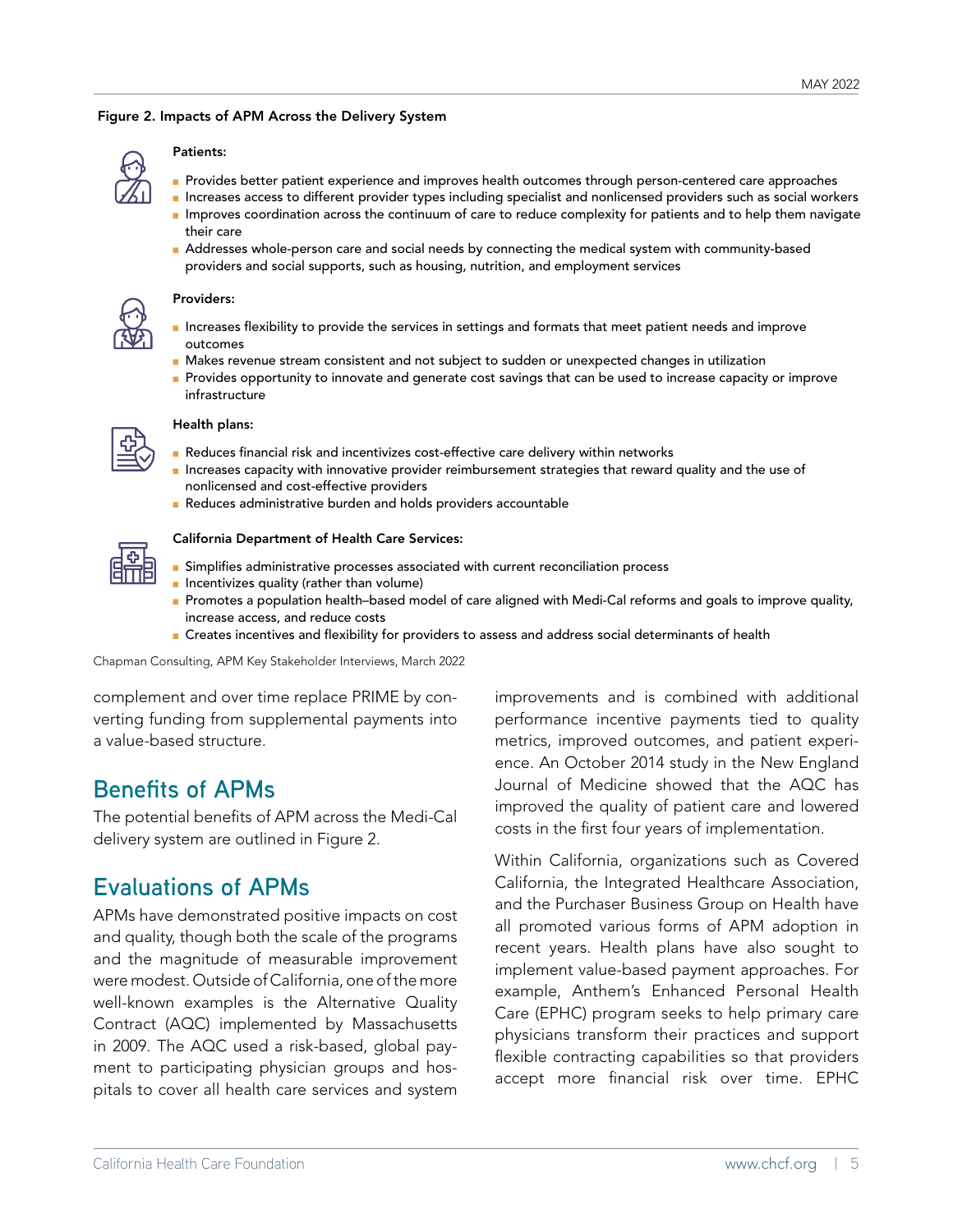providers receive up-front compensation for work completed between office visits, and organizations that meet quality thresholds on the performance scorecard are eligible to share in cost savings. A four-year analysis (2014–17) of EPHC results in California suggests the following:

- **Increased savings.** \$1.8 billion overall cost savings, with 9.7% savings in outpatient lab services, 8.8% savings in avoidable emergency department visits, and 6.5% savings in outpatient surgery
- **Greater compliance.** Ten times faster and 3.1% improved compliance rate for diabetic A1C screenings and 2.2 times faster and 4.1% improved compliance rate for well-child visits
- **Improved outcomes.** 6.2% fewer patient admissions and 7.6% fewer avoidable ER visits

### **Barriers to APM Adoption**

Despite the advantages to implementing APMs, barriers to adoption among providers continue to exist, including the following.

### Operations and Cost

Executing practice transformation to enable the implementation of APMs can often require significant investments. For instance, providers must be able to conduct extensive data sharing and reporting to demonstrate the results of the APM, and that may require new or updated electronic health record systems, additional data tracking resources, and staff training. Additionally, managing the clinical risk requires a level of sophistication in financial modeling and investment in care management tools. For some smaller practices or providers that do not have sufficient patient volume, these activities may be cost prohibitive even with the financial incentives contained in APM

### Ability to Implement Risk-Based **Payments**

Providers have varying capacity to take on riskbased payments. Being able to effectively manage risk requires financial modeling and data infrastructure that many (especially small and rural) Medi-Cal providers are not equipped to handle.

This concern will become more prevalent as MCPs integrate Medi-Cal's Enhanced Care Management and Community Support (see appendix) providers into provider networks, as these are often community-based organizations that lack the immediate capacity or funding to develop the knowledge and infrastructure required to handle risk-based payments.

### Competitive Concerns

When providers build successful APMs that support patients in a person-centered care setting, a market dynamic may be created where one provider draws in a disproportionate share of the most complex patients. While APMs are ideally set up to provide resources for these patients, the risk mix (the number of high-cost and complex patients that providers will serve) assumes these patients will be split across payers within a system. Providers may not have the resources to adequately address the needs of a patient population significantly more complex than its competitors.

### Unique Characteristics of Rural Providers

Providers in rural or traditionally medically underserved areas face unique challenges in both financing and technology that impact their ability to adopt APMs. A Government Accountability Office study of some of these barriers found that a lack of capital to finance the up-front costs of transitioning to an APM, including purchasing electronic health record technology, and challenges acquiring or conducting data analysis necessary for participation, were among the top reasons that rural providers did not adopt APMs at the same rate as their more urban counterparts.

### **Role of APMs in Future Medi-Cal Reform Initiatives**

The CalAIM (California Advancing and Innovating Medi-Cal) initiative and other Medi-Cal reforms will result in broad delivery system, program, and payment improvements to expand the capacity for value-based care models by Medi-Cal providers, MCPs, and county behavioral health plans. As part of these reforms, DHCS has outlined a vision for the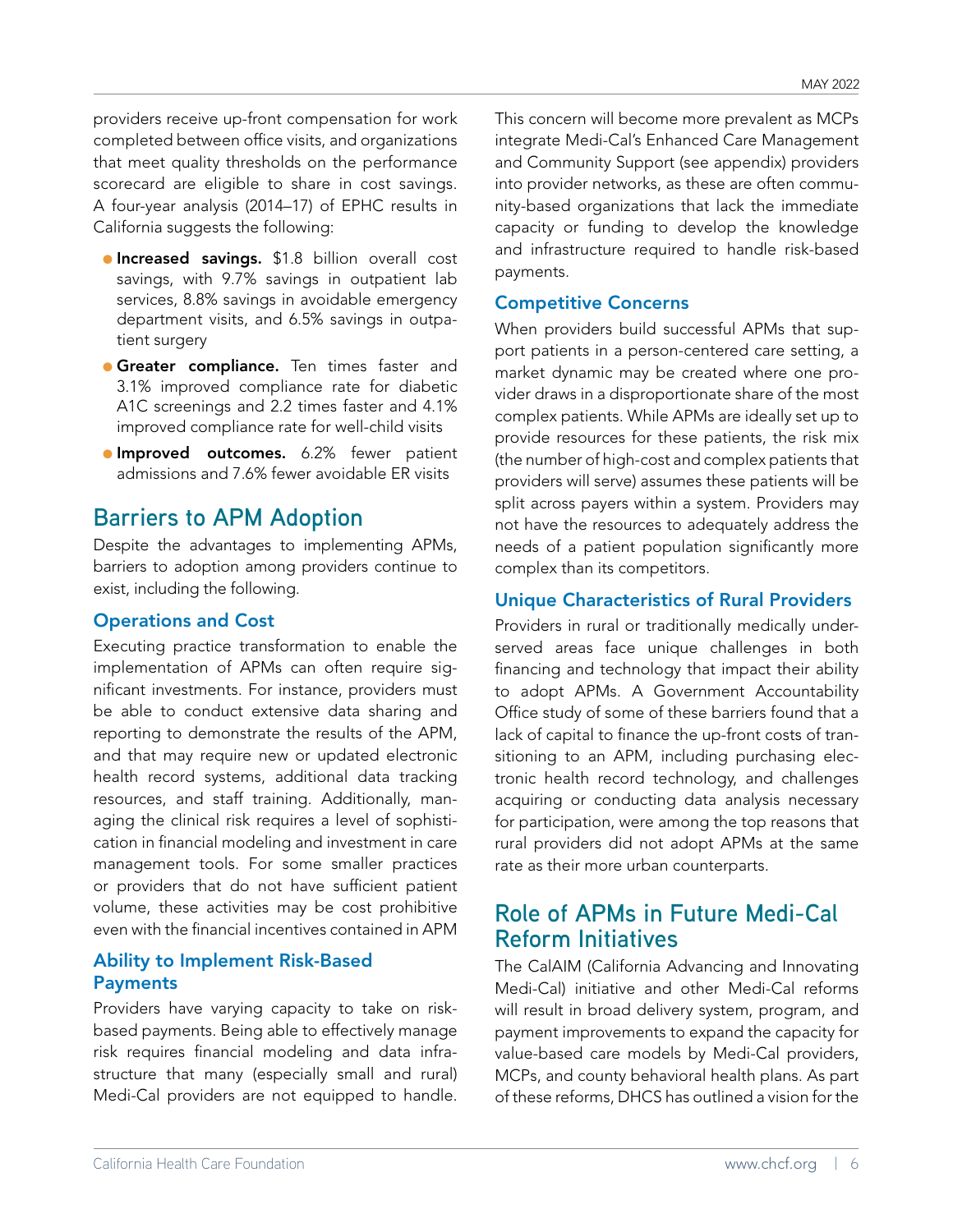Medi-Cal program that is driven by a value-based payment road map that it intends to implement in the coming years to improve quality and patient-centered care among its contracted MCPs and Medi-Cal providers. This vision and road map will be supported through the Medi-Cal procurement and contracting process that will impose new requirements for all MCPs effective January 1, 2024, with a focus on equity, quality, access, accountability, and transparency. For example, in counties with more than one MCP, Medi-Cal enrollees that do not actively choose a health plan are placed into the default enrollment process (auto-assignment). To incentivize quality, preference is given to MCPs with higher scores on specific metrics, and DHCS will revise its existing auto-assignment algorithm to include health equity outcomes in 2023. For examples of specific Medi-Cal initiatives that will utilize APM models, see the appendix.

Medi-Cal Explained is an ongoing series on Medi-Cal for those who are new to the program, as well as those who need a refresher. To see other publications in this series, visit [www.chcf.org/MC-explained](http://www.chcf.org/MC-explained).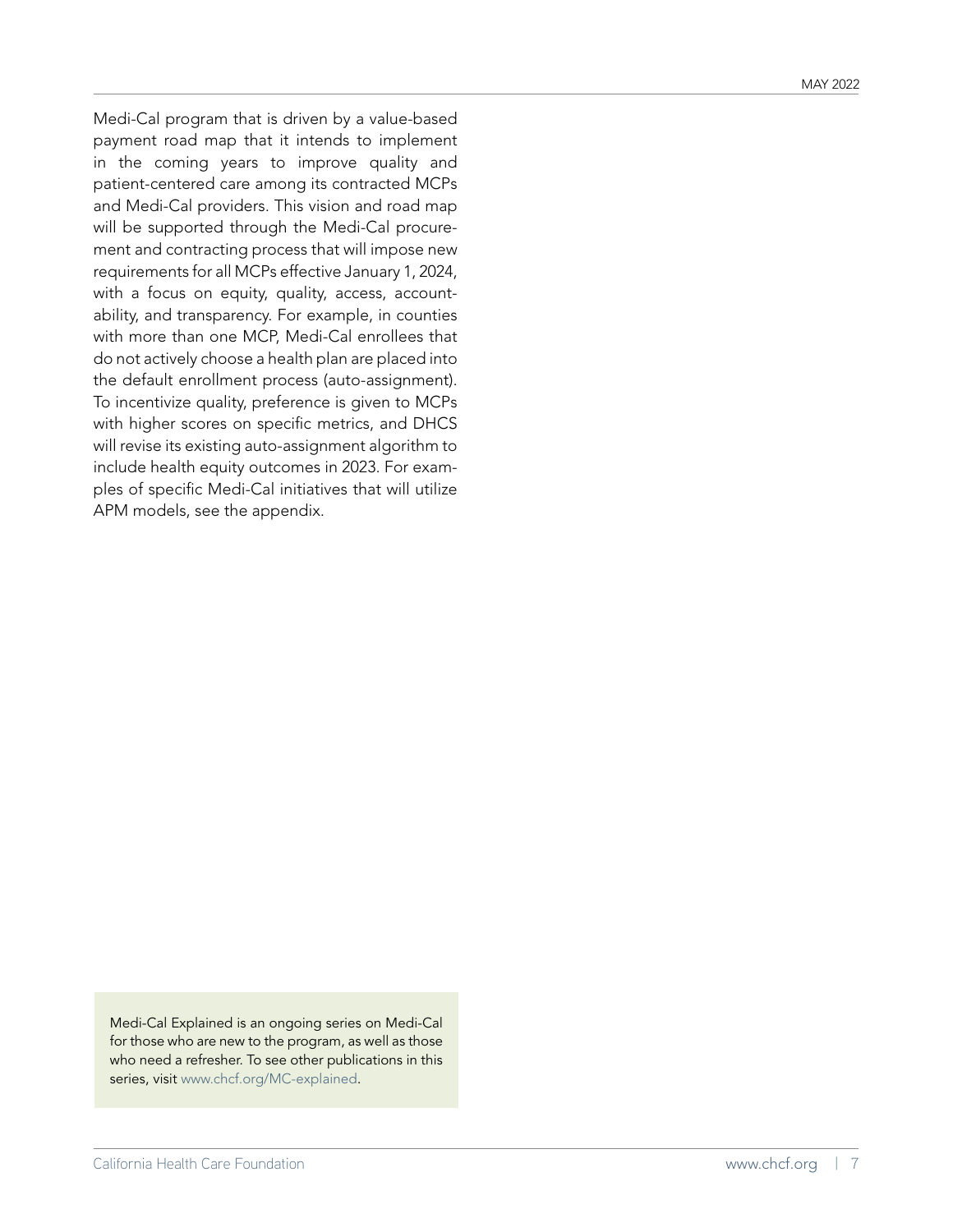#### <span id="page-7-0"></span>Appendix A. Value-Based Payment Approaches

#### Pay for Performance

Definition. Provider payments are tied directly to specific performance metrics that indicate quality or efficiency.

Benefits. Providers receive a bonus payment for achieving quality goals, patient satisfaction, and process or infrastructure achievements that will improve outcomes and reduce costs.

Disadvantage. These payments may be limited to specific providers and may not impact VBP care over time and across multiple providers.

#### Shared-Savings and Shared-Risk Models

Definition. Providers that keep costs below a benchmark may share in the savings (i.e., upside risk). If the benchmark targets are not achieved, providers in a contracted arrangement that shares in potential losses (i.e., downside risk) may have funding recouped. Two-sided risk refers to both upside- and downside-risk contracts.

Benefits. Incentivizes coordination and care management across all services within a provider organization and may address unnecessary costs and utilization.

Disadvantage. The predominant model in these arrangements tends to be one-sided upside-risk contracts, which reward providers that perform well but do not address poor performing providers that don't meet benchmarks. Access to cost and claims data and infrastructure investments may help boost provider participation in two-sided risk arrangements.

#### Bundled Payments or Episode-Based Payments

Definition. A bundled prospective payment that reflects a set of services that occur over time and across clinical settings, procedures, or a specific condition.

Benefits. Providers are incentivized to coordinate care across the spectrum of providers over a complete set of related services or for a specific procedure.

Disadvantage. Some items of care may not be covered in the bundled payment structure, such as operational challenges related to indirect costs and billing systems and distribution of funds across providers.

#### Global Payments / Capitation

Definition. Provider bears full financial risk for services covered under a contract. Often occurs in highly integrated delivery organizations.

Benefits. Allows for innovative payment and delivery structures that are flexible to patient needs and optimal care.

Disadvantage. May result in market consolidation because it requires significant volume to engage in effective risk management, which can impact consumer choice and price over time.

*[Alternative Payment Model, APM Framework](https://hcp-lan.org/apm-framework/)*, Health Care Payment Learning and Action Network (HCP-LAN), 2017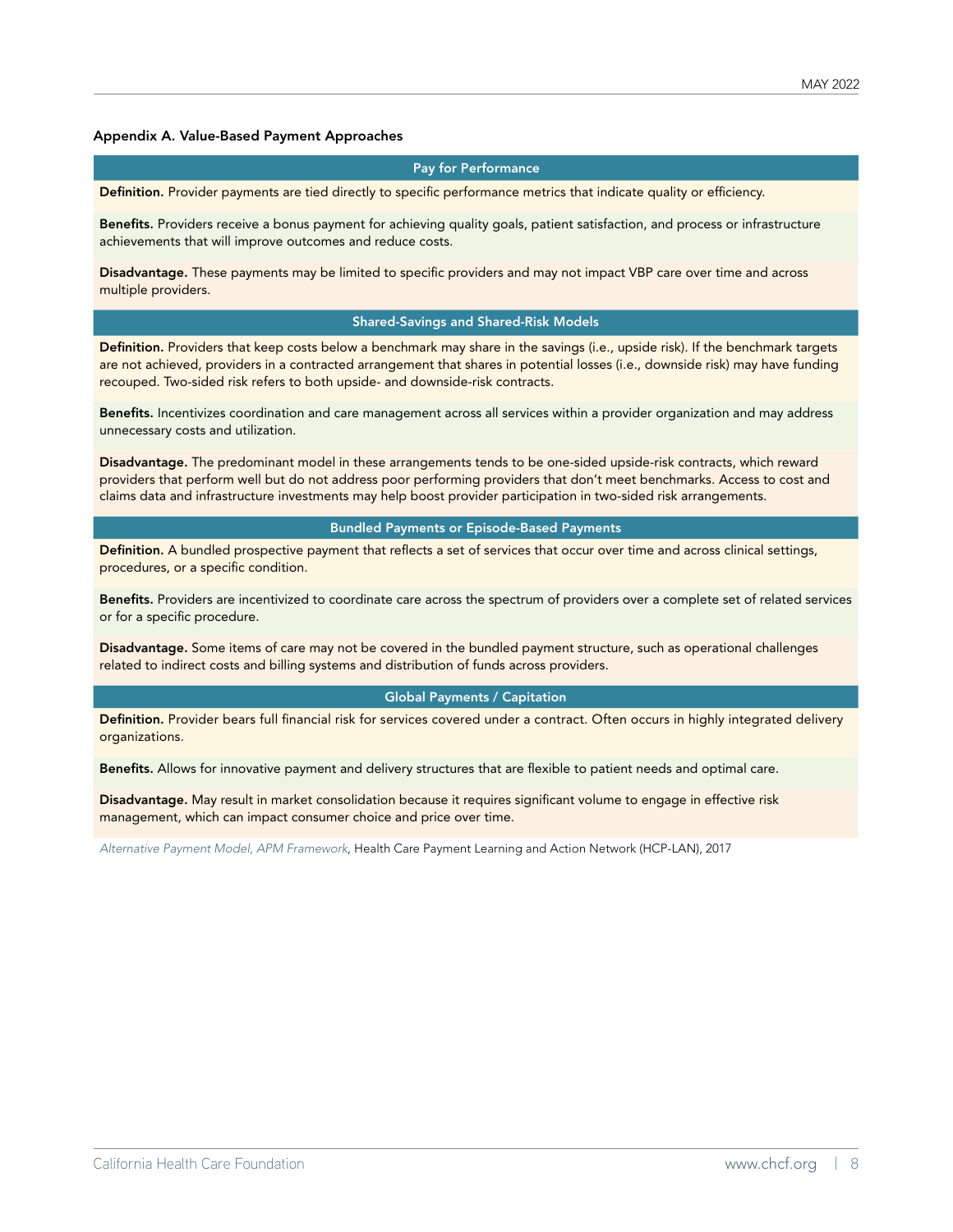### Appendix B. Medi-Cal APM Initiatives

| <b>MEDI-CAL INITIATIVE</b>                                                                                                                                                                                                                                                                                                                                                                                                                                                                                                                                                                                                                                                                                                                                                                                                                                             | <b>FINANCIAL RISK</b>                                                                                                           | <b>ALIGNED APM</b><br><b>FRAMEWORK</b>                                       |
|------------------------------------------------------------------------------------------------------------------------------------------------------------------------------------------------------------------------------------------------------------------------------------------------------------------------------------------------------------------------------------------------------------------------------------------------------------------------------------------------------------------------------------------------------------------------------------------------------------------------------------------------------------------------------------------------------------------------------------------------------------------------------------------------------------------------------------------------------------------------|---------------------------------------------------------------------------------------------------------------------------------|------------------------------------------------------------------------------|
| Enhanced Care Management (ECM) benefit.<br>The ECM benefit is designed to address clinical and nonclinical needs of the<br>highest-need Medi-Cal enrollees through intensive coordination of health and<br>health-related services. ECM is part of a broader population health system design<br>within CalAIM, under which MCPs will systematically risk stratify their enrolled<br>populations and offer a menu of care management interventions at different levels<br>of intensity.<br>ECM will be implemented in a phased approach across the seven ECM target<br>populations. Beginning January 1, 2022, ECM will be offered to specific target<br>populations in counties with Health Homes Programs (HHP) or Whole-Person Care<br>(WPC) Pilots. From July 1, 2022, ECM will be offered to specific target populations<br>in counties without HHP or WPC Pilots. | <b>MCP</b> receives<br>capitation for<br><b>ECM</b> and holds<br>the financial risk<br>for providing the<br>services.           | Global payments<br>/ capitation<br>with a bundled<br>payment<br>component    |
| <b>Community Supports (CS).</b><br>Community Supports are medically appropriate and cost-effective services or<br>settings that can be used in lieu of more expensive services covered under the<br>Medi-Cal State Plan, and per federal law these services must be optional both for                                                                                                                                                                                                                                                                                                                                                                                                                                                                                                                                                                                  | The cost of the<br>Community<br>Supports elected by<br>an MCP will be built<br>into the capitation                              | Global payments<br>/ capitation<br>with a bundled<br>payment<br>component    |
| MCPs to provide and for patients to utilize.<br>MCPs in all counties may launch preapproved Community Supports beginning<br>January 1, 2022.                                                                                                                                                                                                                                                                                                                                                                                                                                                                                                                                                                                                                                                                                                                           | payment.                                                                                                                        |                                                                              |
| CalAIM Incentive Payment Program.<br>This incentive program is designed to complement and expand the Enhanced<br>Care Management benefit and Community Support offerings by building provider<br>capacity and MCP investment in delivery system infrastructure necessary to scale<br>APM and achieve improvements in quality performance.<br>The Incentive Payment Program is effective as of January 1, 2022.                                                                                                                                                                                                                                                                                                                                                                                                                                                         | There is upside-only<br>risk for MCPs and<br><b>ECM/CS</b> providers<br>to utilize incentive<br>dollars.                        | Pay for<br>performance                                                       |
| CalAIM Behavioral Health-Quality Improvement Payment Program (BH-QIP).<br>This program supports Mental Health Plans (MHPs), Drug Medi-Cal State Plans<br>(DMC), and Drug Medi-Cal Organized Delivery Systems (DMC-ODS) as they<br>implement CalAIM and prepare for payment reform, behavioral health policy<br>changes, and bidirectional data exchange between systems of care to improve<br>quality, behavioral health outcomes, and care coordination.<br>The CalAIM BH-QIP incentives are available beginning July 1, 2021, through<br>December 31, 2023.                                                                                                                                                                                                                                                                                                          | There is upside-<br>only risk for MHPs<br>and BH providers<br>to utilize quality<br>incentive dollars.                          | Pay for<br>performance                                                       |
| Federally Qualified Health Center (FQHC) APM 2.0 Initiative.<br>DHCS continues to plan an APM specific to FQHCs. Enrollment is expected in<br>2023, and the initiative is slated to launch in 2024. For more detail on this APM<br>initiative, please refer to Medi-Cal Explained: How Health Centers Are Paid.                                                                                                                                                                                                                                                                                                                                                                                                                                                                                                                                                        | The FQHC holds the<br>risk for providing all<br>services within its<br>scope and covered<br>under the APM rate.                 | Global payments<br>/ capitation                                              |
| <b>Quality Component for Capitation.</b><br>Starting in 2023, DHCS will incorporate an MCP's performance on specific quality<br>measures into adjustments that will impact capitation payment rates. The exact<br>methodology and weighting of performance will be determined following a<br>stakeholder engagement process later in 2022.                                                                                                                                                                                                                                                                                                                                                                                                                                                                                                                             | The MCP holds<br>upside and<br>downside financial<br>risk for changes in<br>capitation related<br>to performance<br>benchmarks. | Global payments<br>/ capitation<br>with a shared-<br>risk model<br>component |